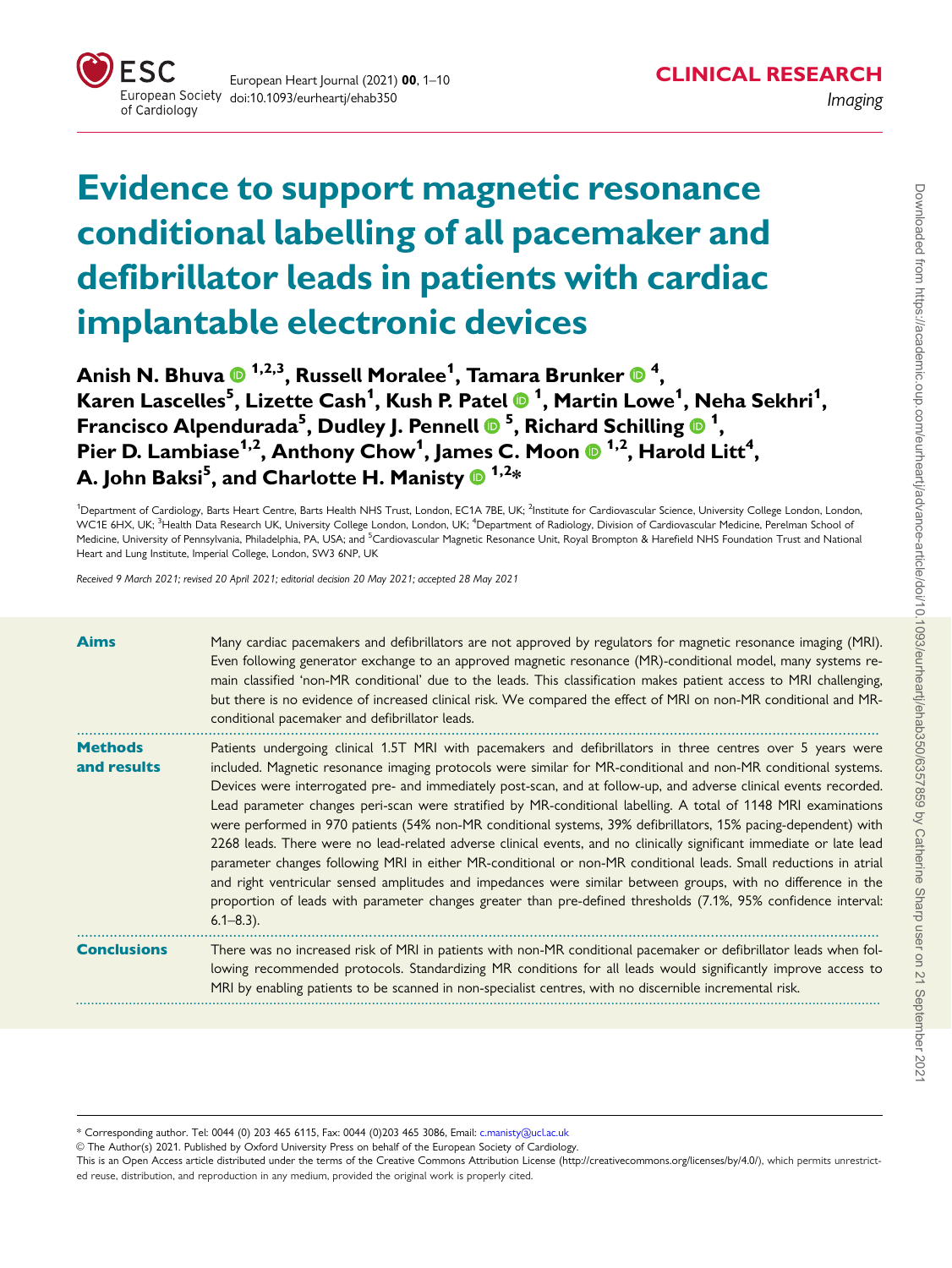#### <span id="page-1-0"></span>Graphical Abstract

#### **Risk of MRI on pacemaker and defibrillator leads without MR regulatory approval**



Clinicians can safely perform magnetic resonance imaging in non-specialist centres for patients with pacemakers and defibrillators if the generator is MRconditional, irrespective of the magnetic resonance safety labelling of the attached leads, by following standardized protocols adapted from fully MR-conditional systems and excluding other high-risk scenarios.

Keywords **Pacemaker • Defibrillator • Magnetic resonance imaging** ...................................................................................................................................................................................................

### Introduction

Access to magnetic resonance imaging (MRI) for patients with cardiac implantable electronic devices (CIEDs—permanent pacemakers, and implantable cardioverter-defibrillators, ICDs) has been improved by the development of magnetic resonance (MR) conditional devices, designed to reduce both the risk and technical and logistic burdens of scanning.<sup>1,2</sup> Despite this and whilst the majority of CIED patients will need MRI in their lifetime, they are less likely to be referred and scans are frequently delayed or inappropriately denied.<sup>3-5</sup>

Unfortunately, the majority of CIEDs in situ worldwide have not received regulatory approval (termed 'non-MR conditional').<sup>6</sup> Recent data have shown the risk of scanning patients with these devices is low when following strict protocols,  $6-8$  and MRI is now recommended where clinical indications are robust. Very few institutions, however, will provide MRI to patients with non-MR conditional devices because of persistent safety concerns and the additional regulatory requirements mandated in the recommended protocols. $3,9-11$  This leads to even greater barriers to accessing MRI for this group of patients, particularly in scenarios considered the highest risk, such as in the presence of an abandoned lead for which there is less published safety data.<sup>[11](#page-8-0)</sup>

Although exchanging a non-MR conditional CIED generator for an MR-conditional replacement is relatively straightforward, leads are generally implanted permanently as lead extraction carries considerable risk  $(0.4-2)$  procedural mortality).<sup>[12](#page-8-0)</sup> Cardiac implantable electronic device system MR labelling is based on the complete system (generator and leads combination) and given that there are more than 3.5 million non-MR conditional leads implanted in US citizens alone, $6$  this will remain a problem for many years to come.

In vitro experiments scanning older leads using historical protocols highlighted a risk of lead-related tissue heating or lead failure:<sup>13-16</sup> however, there have been no reported clinical adverse events.<sup>[17](#page-8-0)</sup> We hypothesized that there is no increased risk of MRI in patients with non-MR conditional leads compared with those with leads labelled as MR-conditional. At 1.5T (1.5T), we compared the frequency of clinical MRI safety events and lead parameter changes in a dedicated multicentre clinical device MRI cohort, stratified by lead MR-conditional labelling.

## **Methods**

. . . . . . . . . . . . . . . . . . . . . . . . . . . . . . . . . . . . . . . . . . . . . . . . . . . . . . . . . . . . . . . . . . . . . . .

#### Study design, ethical approval statement

A multi-centre study of patients with a pacemaker or ICD undergoing clinically indicated MRI at 1.5T. The research protocol was approved by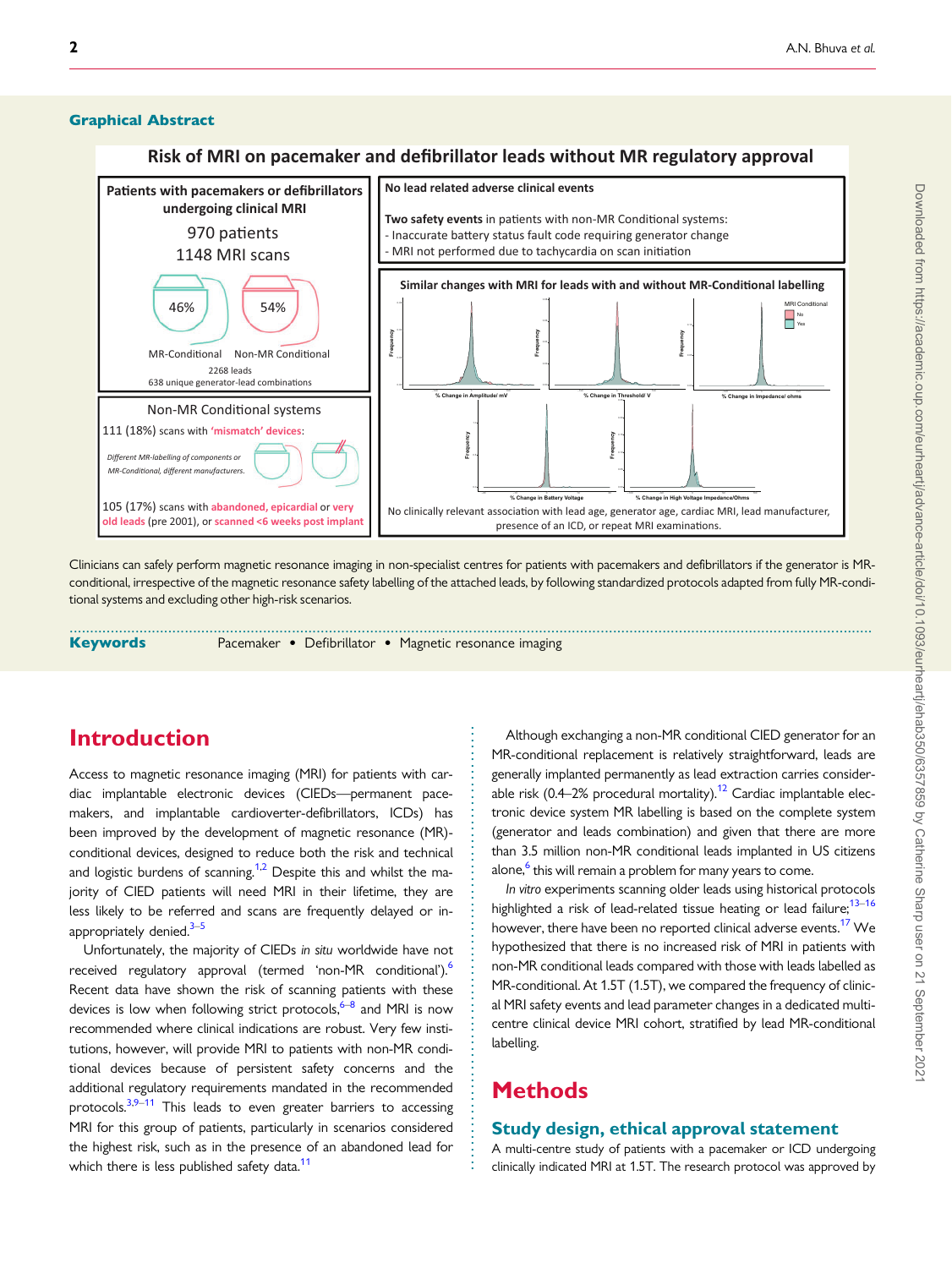#### <span id="page-2-0"></span>Table I Summary protocol for patients with cardiac implantable electronic devices undergoing magnetic resonance imaging

#### Before scan

Identification of MR-conditional labelling of each component and system.

Identification of high-risk risk scenarios (fractured, epicardial, abandoned leads; recent implantation; battery at ERI; deactivated systems; lead parameters outside manufacturer recommendations, other implants present).

For patients with non-MR conditional devices—Discussion of riskbenefit including informed written patient consent, confirmation from the referrer that the scan will change clinical management and that no alternative imaging modalities can answer the clinical question.

Device interrogation and appropriate programming, following manufacturer protocols and using MR mode software where available.

Appropriate MRI protocol prescribed.

#### During scan

Scan in normal operating mode.

Monitor ECG, pulse oximetry, and maintain verbal contact.

Personnel with ability to perform advanced cardiac life support available as per institutional protocol.

External defibrillator with transcutaneous pacing capacity available. After scan

Device interrogation and appropriate reprogramming to usual settings.

Clinic follow-up arranged as per institution protocol.

All MRI scans were performed according to international guidance following manufacturer recommendations where available.

ECG, electrocardiogram ERI, elective replacement indicator; MR, magnetic resonance; MRI, magnetic resonance imaging.

local institutional review boards in the USA and UK and a local committee of the National Research Ethics Service in the UK (14379/001). Written, informed consent for MRI was obtained from all patients with non-MR conditional devices. The study complied with the Declaration of Helsinki. The funders did not have any role in study design, analysis, or interpretation of results.

#### Study population

Patients with pacemakers and defibrillators undergoing MRI between 2014 and 2019 across three hospital sites in UK and the USA were included. Patients with both non-MR conditional and MR-conditional devices were recruited prospectively at Barts Heart Centre (London, UK) and retrospectively included from the Royal Brompton Hospital (London, UK). Only patients with non-MR conditional devices with insurance coverage, typically aged over 65 years, provided by the US Centers for Medicare and Medicaid Services (CMS), were recruited prospectively at the Hospital of the University of Pennsylvania (Philadelphia, PA, USA) under a 'coverage with evidence determination' protocol, allowing reimbursement for MRI (NCT02513056).

All MRI scans were performed according to international guidance following manufacturer recommendations where available, summar-ized in Table 1.<sup>[18](#page-8-0)</sup> Local institutional protocols have been described

. . . . . . . . . . . . . . . . . . . . . . . . . . . . . . . . . . . . . . . . . . . . . . . . . . . . . . . . . . . . . . . . . . . . . . . . . . . . . . . . . . . . . . . . . . . . . . . . . . . . . . . . . . . . . . . . . . . . . . . . . . . . . . . . . . . . . . . . . . . . . . . . . . . . . . . . . . . . . . . . . . . . . . . . . . . . .

previously.<sup>[19](#page-9-0)–[21](#page-9-0)</sup> Unlike previous studies,<sup>[6,7](#page-8-0)</sup> patients were not excluded if they had an abandoned lead, permanent epicardial lead, manufacturer date before  $2001$ ,<sup>[13](#page-8-0)</sup> recent implantation, or a battery at the elective replacement interval/time, or deactivated systems, but were categorized as non-MR conditional [\(Supplementary material online,](https://academic.oup.com/eurheartj/article-lookup/doi/10.1093/eurheartj/ehab350#supplementary-data) [Methods](https://academic.oup.com/eurheartj/article-lookup/doi/10.1093/eurheartj/ehab350#supplementary-data))<sup>[18](#page-8-0)</sup>

### Cardiac implantable electronic device interrogation and programming

Patients underwent CIED interrogation and reprogramming immediately before MRI in accordance with guideline recommendations.<sup>18</sup> In brief, an asynchronous pacing mode was programmed at high output for pacingdependent patients, otherwise, a non-pacing or inhibited mode was programmed. Anti-tachycardia detection and therapies were disabled for ICDs. Lead parameters (sensed amplitude, capture threshold, and impedance) that indicate interaction with surrounding tissue, and battery status, were measured and recorded.

#### Magnetic resonance imaging protocol

All studies were performed at one of five magnets at 1.5T (Aera, Avanto, Avanto Fit, Espree; Siemens Healthcare, Erlangen, Germany) in normal operating mode (whole-body-specific absorption rate restricted to 2W/ kg). Otherwise, standard imaging protocols were used for the clinical indication, with no adaptation according to CIED MR-conditionality. Patients with MR-conditional CIEDs requiring MRI scans within isocenter exclusions zones stated by the manufacturer were scanned as an off-label scan, but were recorded as an MRI in a patient with an MR-conditional CIED for this analysis. Patients were monitored using verbal contact, continuous pulse oximetry, and electrocardiogram monitoring by appropriately trained staff.

#### Cardiac implantable electronic device reprogramming and follow-up

Immediately after MRI, repeat CIED interrogation was performed and recorded, with CIED programming restored to the original pre-MRI settings. Late follow-up CIED interrogations were scheduled according to standard clinical protocols, and reports were available for patients followed up locally. If there were concerns regarding CIED parameter changes immediately post-MRI, earlier follow-up was arranged at clinician's discretion.

#### Primary and secondary endpoints

Endpoints for MRI-related clinical safety events and CIED parameter changes were defined prospectively.

Clinical safety events recorded were death, lead failure, sustained symptomatic or life-threatening arrhythmia, complete or partial electrical reset, generator malfunction, inappropriate inhibition of pacing, or inappropriate anti-tachycardia therapies. Lead failure was defined as the need for lead replacement or revision. Clinical safety events were adjudicated by a panel of senior investigators (C.H.M./H.L./A.J.B.).

It is recognized that there are minor temporal fluctuations in lead parameters, even for MR-conditional leads.<sup>22</sup> We pre-defined thresholds for significant changes attributable to MRI (outside the range of normal measurement fluctuation) based on previously published data (details provided in [Supplementary material online](https://academic.oup.com/eurheartj/article-lookup/doi/10.1093/eurheartj/ehab350#supplementary-data), [Methods](https://academic.oup.com/eurheartj/article-lookup/doi/10.1093/eurheartj/ehab350#supplementary-data)).<sup>[7,](#page-8-0)[23](#page-9-0)</sup> Late follow-up CIED interrogations were used to assess the longevity of lead parameter or battery voltage changes.

Individual device components (leads and generators) were defined as MR-conditional if they had been independently approved as part of an MR-conditional system, adjudicated at the time of analysis. In order to assess the potential impact of the MR-conditionality of the generator, a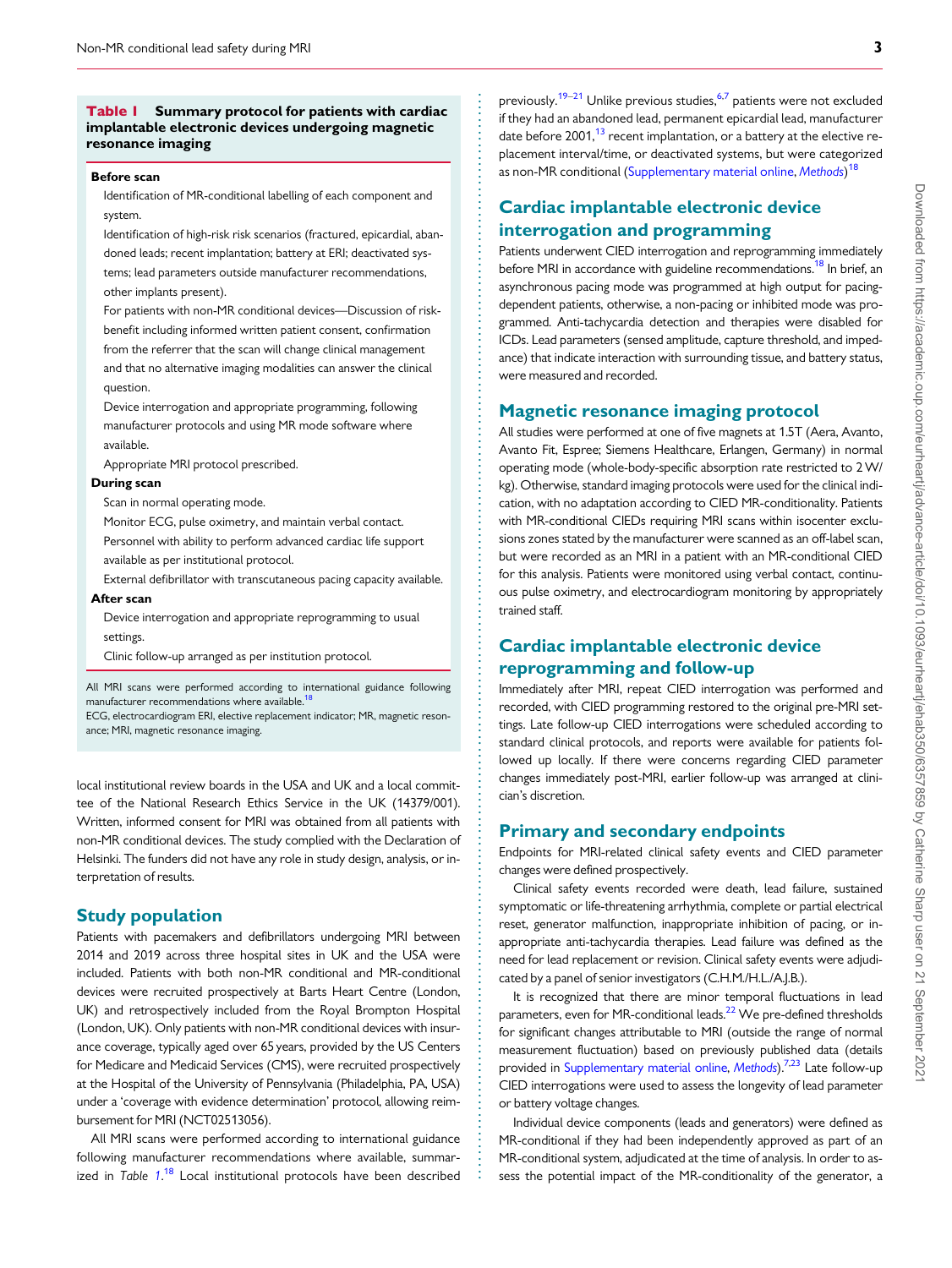. sensitivity analysis was performed with analysis stratified by complete CIED system MR-conditional labelling. Cardiac implantable electronic device systems can also be 'mismatched' where either one or more components of an otherwise MR-conditional system is non-MR conditional, or where MR-conditional components from different manufacturers are combined.

#### **Statistics**

Data were analysed in R (R Foundation, Vienna, Austria) using RStudio Server version 1.0.153 (RStudio Inc., Boston, MA, USA). Continuous lead parameter variables are expressed as median (interquartile range), and changes presented as a 95% non-parametric confidence interval (CI) with continuity correction and the median change. Percentage differences were used for comparisons to account for baseline differences in absolute values. Linear regression was used to investigate whether MR-conditional and non-MR conditional leads demonstrated similar influences (lead and generator age, thoracic or cardiac MRI, lead manufacturer, presence of an ICD, and repeat MRI examinations) on lead-tissue interaction whilst in an MR environment [\(Supplementary material](https://academic.oup.com/eurheartj/article-lookup/doi/10.1093/eurheartj/ehab350#supplementary-data) [online](https://academic.oup.com/eurheartj/article-lookup/doi/10.1093/eurheartj/ehab350#supplementary-data), [Methods](https://academic.oup.com/eurheartj/article-lookup/doi/10.1093/eurheartj/ehab350#supplementary-data)). All tests were two-tailed. Control for the false discovery rate was not performed to minimize the probability of a type II error.

### **Results**

#### Baseline characteristics

Overall, 1148 clinically indicated MRI examinations [506 (44%) cardiac] were performed in 970 patients (15% pacing-dependent) with a total of 2268 leads. Clinical safety events were recorded for all patients. Lead parameters from 99 examinations were not available because of battery depletion in a deactivated CIED ( $n = 1$ ), or incomplete lead documentation ( $n = 98$ ). A total of 1049 CIED systems with 2088 leads in 889 patients were therefore analysed for changes in lead parameters (Table [2](#page-4-0)). In total, 615 (54%) CIEDs were non-MR conditional systems; 703 (61%) pacemakers; and 445 (39%) ICDs or cardiac resynchronization therapy-defibrillators. There were one (14%), two (72%), or three (14%) generator-attached leads in each system. Forty patients had an abandoned lead (one with two abandoned leads, one also with a subcutaneous array). Three patients had surgically implanted permanent epicardial pacing leads. Nine patients had subcutaneous ICDs. Thirty-one (3%) systems were recently implanted <6 weeks before MRI.

Non-MR conditional systems had been implanted for longer duration with a higher proportion of ICDs than MR-conditional systems (Table [2](#page-4-0)). A total of 168 (31%) non-MR conditional leads (earliest implant date 1985), and 70 (4%) MR-conditional leads were implanted for over 10 years. Thirty-one (6%) non-MR conditional leads were implanted before 2001. Overall, 246 generator models, 210 lead models and 638 unique generator-lead combinations were studied (detailed in [Supplementary material online](https://academic.oup.com/eurheartj/article-lookup/doi/10.1093/eurheartj/ehab350#supplementary-data), [Table S1](https://academic.oup.com/eurheartj/article-lookup/doi/10.1093/eurheartj/ehab350#supplementary-data) and [S2](https://academic.oup.com/eurheartj/article-lookup/doi/10.1093/eurheartj/ehab350#supplementary-data)). Patients with non-MR conditional systems were older, more commonly hospitalized inpatients, and more frequently underwent neurological, and less frequently cardiac scans than patients with MR-conditional systems.

#### Clinical safety events

There were no deaths or lead failures, no complete or partial electrical resets, no inappropriate inhibition of pacing and no inappropriate anti-tachycardia therapies during or immediately after MRI (combined clinical safety endpoint 95% CI 0, 0.3%).

In patients with non-MR conditional CIEDs, there were two safety events. One patient with a non-MR conditional dual-chamber ICD and non-MR conditional leads implanted in 2012 required urgent generator replacement following a fault code for inaccurate battery status estimation 1 week post-MRI. The generator was already under a manufacturer advisory, and the fault was reported to the manufacturer. One patient with a redundant inactive (battery completely depleted, non-interrogable) non-MR conditional dual-chamber ICD and non-MR conditional leads implanted in 1999 developed a tachycardia and chest tightness on initiating the scan necessitating evacuation, with immediate normalization of heart rhythm and symptoms. The scan was re-attempted subsequently with repeat sequence of events, leading to scan abandonment. In patients with MR-conditional CIEDs, there were eight ICD generator audible alarm failures after MRI. This is a manufacturer recognized issue and required no further action.

### Lead parameters changes after magnetic resonance imaging

There were no lead parameter changes following MRI scans requiring modification to device programming. Across all patients, capture thresholds did not change after MRI, although there were small reductions in right atrial and right ventricular lead sensed amplitudes, and small reductions in the impedance of all leads (Table [3](#page-5-0)). When stratified by lead MR-conditionality, the changes were no greater with non-MR conditional leads, with less change in left ventricular lead capture threshold than with MR-conditional leads (Figure [1](#page-6-0)).

Using pre-defined thresholds for changes in lead parameters, the proportion of leads with changes exceeding expected normal variability were no different between MR-conditional and non-MR conditional leads [7.1%, (95% CI 5.9, 8.5) vs. 7.2% (95% CI 5.1, 9.9),  $P = 0.93$ ] (Figure [2](#page-7-0)). There were no greater differences for patients with ICDs ( $n = 445$  scans, 39%, [Supplementary material online,](https://academic.oup.com/eurheartj/article-lookup/doi/10.1093/eurheartj/ehab350#supplementary-data) [Table](https://academic.oup.com/eurheartj/article-lookup/doi/10.1093/eurheartj/ehab350#supplementary-data) [S3](https://academic.oup.com/eurheartj/article-lookup/doi/10.1093/eurheartj/ehab350#supplementary-data)), patients with generator-lead 'mismatch' in MR-conditionality  $(n = 111$  scans, 18% of non-MR conditional systems, [Supplementary](https://academic.oup.com/eurheartj/article-lookup/doi/10.1093/eurheartj/ehab350#supplementary-data) [material online,](https://academic.oup.com/eurheartj/article-lookup/doi/10.1093/eurheartj/ehab350#supplementary-data) [Table S4](https://academic.oup.com/eurheartj/article-lookup/doi/10.1093/eurheartj/ehab350#supplementary-data)), or when stratified by overall CIED system (rather than individual lead) MR-conditionality ([Supplementary ma](https://academic.oup.com/eurheartj/article-lookup/doi/10.1093/eurheartj/ehab350#supplementary-data)[terial online,](https://academic.oup.com/eurheartj/article-lookup/doi/10.1093/eurheartj/ehab350#supplementary-data) [Table S5](https://academic.oup.com/eurheartj/article-lookup/doi/10.1093/eurheartj/ehab350#supplementary-data)).

Late follow-up was available from 740 (64%) MRI examinations in 629 (65%) patients at 72 (29–150) days [\(Supplementary material on](https://academic.oup.com/eurheartj/article-lookup/doi/10.1093/eurheartj/ehab350#supplementary-data)[line,](https://academic.oup.com/eurheartj/article-lookup/doi/10.1093/eurheartj/ehab350#supplementary-data) [Table S6](https://academic.oup.com/eurheartj/article-lookup/doi/10.1093/eurheartj/ehab350#supplementary-data)). There were no differences in changes to lead parameters at late follow-up when stratified by MR-conditionality ([Supplementary material online,](https://academic.oup.com/eurheartj/article-lookup/doi/10.1093/eurheartj/ehab350#supplementary-data) [Table S7](https://academic.oup.com/eurheartj/article-lookup/doi/10.1093/eurheartj/ehab350#supplementary-data) and [S8](https://academic.oup.com/eurheartj/article-lookup/doi/10.1093/eurheartj/ehab350#supplementary-data)).

### Influences on lead parameter changes following magnetic resonance imaging

. . . . . . . . . . . . . . . . . . . . . . . . . . . . . . . . . . . . . . . . . . . . . . . . . . . . . . . . . . . . . . . . . . . . . . . . . . . . . . . . . . . . . . . . . . . . . . . . . . . . . . . . . . . . . . . . . . . . . . . . . . . . . . . . . . . . . . . . . . . . . . . . . . . . . . . . . . . . . . . . . . . . . .

Several device and scan characteristics had small but statistically significant associations with lead parameter changes with MRI; however,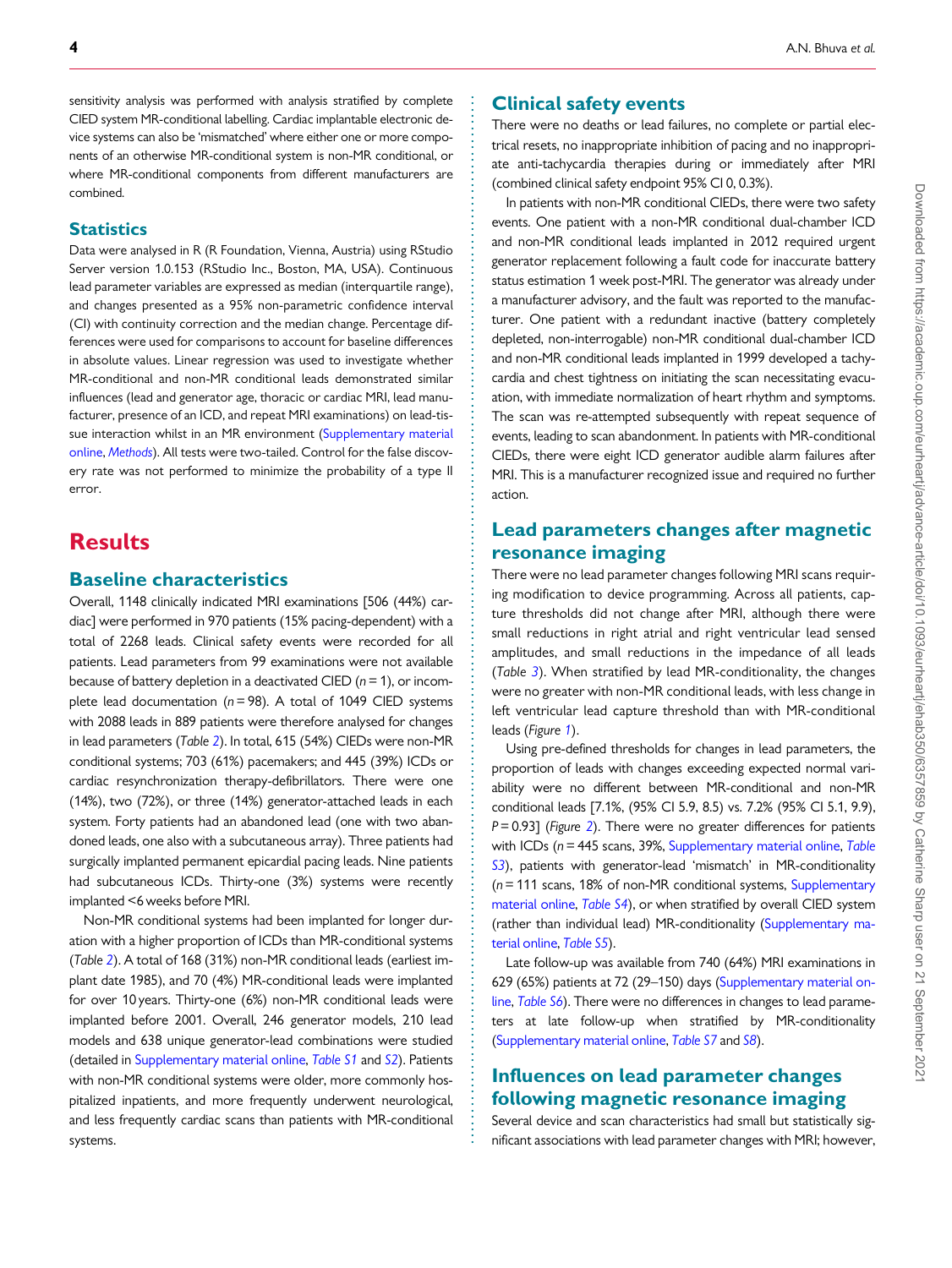<span id="page-4-0"></span>

| Table 2 Baseline patient and cardiac implantable electronic device characteristics |
|------------------------------------------------------------------------------------|

| <b>Baseline characteristics</b> |                            | <b>MR-conditional system</b> |                | <b>Non-MR</b> conditional system | P       |
|---------------------------------|----------------------------|------------------------------|----------------|----------------------------------|---------|
| No. of scans                    | 533                        |                              | 615            |                                  |         |
| No. of patients                 | 462                        |                              | 509            |                                  |         |
| <b>Patient characteristics</b>  |                            |                              |                |                                  |         |
| Age (years), median (IQR)       | 65                         | (50, 75)                     | 73             | (65, 79)                         | < 0.001 |
| Male sex                        | 369                        | (69%)                        | 430            | (70%)                            | 0.6305  |
| Hospitalized inpatient          | 39                         | (7%)                         | 31             | (5%)                             | 0.1079  |
| Previous MRI with a CIED        | 71                         | (13%)                        | 106            | (17%)                            | 0.0973  |
| Pacing-dependent                | 70                         | (13%)                        | 98             | (16%)                            | 0.2092  |
| <b>MRI</b> examination          |                            |                              |                |                                  |         |
| Cardiac                         | 321                        | (54%)                        | 185            | (27%)                            | < 0.001 |
| Spine                           | 122                        | (20%)                        | 158            | (23%)                            |         |
| Head                            | 93                         | (16%)                        | 202            | (30%)                            |         |
| Abdomen or pelvis               | 46                         | (8%)                         | 91             | (14%)                            |         |
| Extremity or joint              | 9                          | (1%)                         | 36             | (5%)                             |         |
| Other                           | 6                          | (1%)                         | 3              | (1%)                             |         |
| <b>Device characteristics</b>   |                            |                              |                |                                  |         |
| PPM                             | 332                        | (62%)                        | 330            | (54%)                            | 0.0352  |
| ICD                             | 149                        | (28%)                        | 168            | (27%)                            |         |
| CRT-P                           | 15                         | (3%)                         | 26             | (4%)                             |         |
| CRT-D                           | 37                         | (7%)                         | 91             | (15%)                            |         |
| Pulse generator characteristics |                            |                              |                |                                  |         |
| MR-conditional                  | 533                        | (100%)                       | 122            | (20%)                            |         |
| Age (years), median (IQR)       | $\mathbf{1}$               | (1, 2)                       | $\overline{4}$ | (2, 6)                           | < 0.001 |
| Number older than 10 years      | 0                          | (0%)                         | 13             | (2%)                             |         |
| Pulse generator manufacturer    |                            |                              |                |                                  |         |
| <b>Boston Scientific</b>        | 139                        | (26%)                        | 183            | (30%)                            | < 0.001 |
| Abbott                          | 44                         | (8%)                         | 151            | (25%)                            |         |
| Biotronik                       | 64                         | (12%)                        | 21             | (3%)                             |         |
| Medtronic                       | 282                        | (53%)                        | 241            | (39%)                            |         |
| Sorin                           | $\overline{4}$             | (1%)                         | 17             | (3%)                             |         |
| <b>Lead characteristics</b>     | <b>MR-conditional lead</b> |                              |                | Non-MR conditional lead          |         |
| RA lead                         | 739                        | (43%)                        | 228            | (42%)                            | 0.0746  |
| RV lead                         | 559                        | (32%)                        | 177            | (32%)                            |         |
| HV (ICD) lead                   | 312                        | (18%)                        | 88             | (16%)                            |         |
| LV lead                         | 112                        | (7%)                         | 53             | (10%)                            |         |
| Age (years)                     | $\overline{2}$             | (1, 4)                       | 8              | (4, 12)                          | < 0.001 |
| No. greater than 10 years old   | $\overline{7}$             | 0(4%)                        | 168            | (31%)                            |         |
| Abandoned leads                 |                            |                              | 40             | (7%)                             |         |

Magnetic resonance conditionality stratification is by complete CIED system classification except for lead numbers, which are stratified by individual lead MR-conditionality. Pacesetter leads were labelled as Abbott (St Jude Medical); Intermedics as Boston Scientific; ELA as Sorin; and Vitatron as Medtronic. One patient underwent lead extraction and replacement between MRI scans changing magnetic resonance conditionality of the device, so total number of unique patients is 970. Some patients had multiple body part examinations per individual scan.

CIED, cardiac implantable electronic device; CRT-P/D, cardiac resynchronization therapy-pacemaker/defibrillator; HV, high voltage; ICD, implantable cardioverter-defibrillator; IQR, interquartile range; MRI, magnetic resonance imaging; PPM, permanent pacemaker.

> . . . . . . . . . . . . . . . . . .

these explained only a small amount of the total variation in lead parameter changes (<10%) ([Supplementary material online,](https://academic.oup.com/eurheartj/article-lookup/doi/10.1093/eurheartj/ehab350#supplementary-data) [Table S9](https://academic.oup.com/eurheartj/article-lookup/doi/10.1093/eurheartj/ehab350#supplementary-data)). There were no clinically relevant differences in the device (including generator and lead age) and scan characteristics (including cardiac MRI) associated with MR-conditional and non-MR conditional lead parameter changes after MRI.

### Battery voltage changes after magnetic resonance imaging

Across all patients, there was no change in battery voltage immediately after MRI (0.00, 95% CI -0.005, 0.005 V). Ten CIEDs demonstrated a battery voltage decrease of at least 0.04 V immediately after MRI (nine non-MR conditional, two pacemakers, eight ICDs,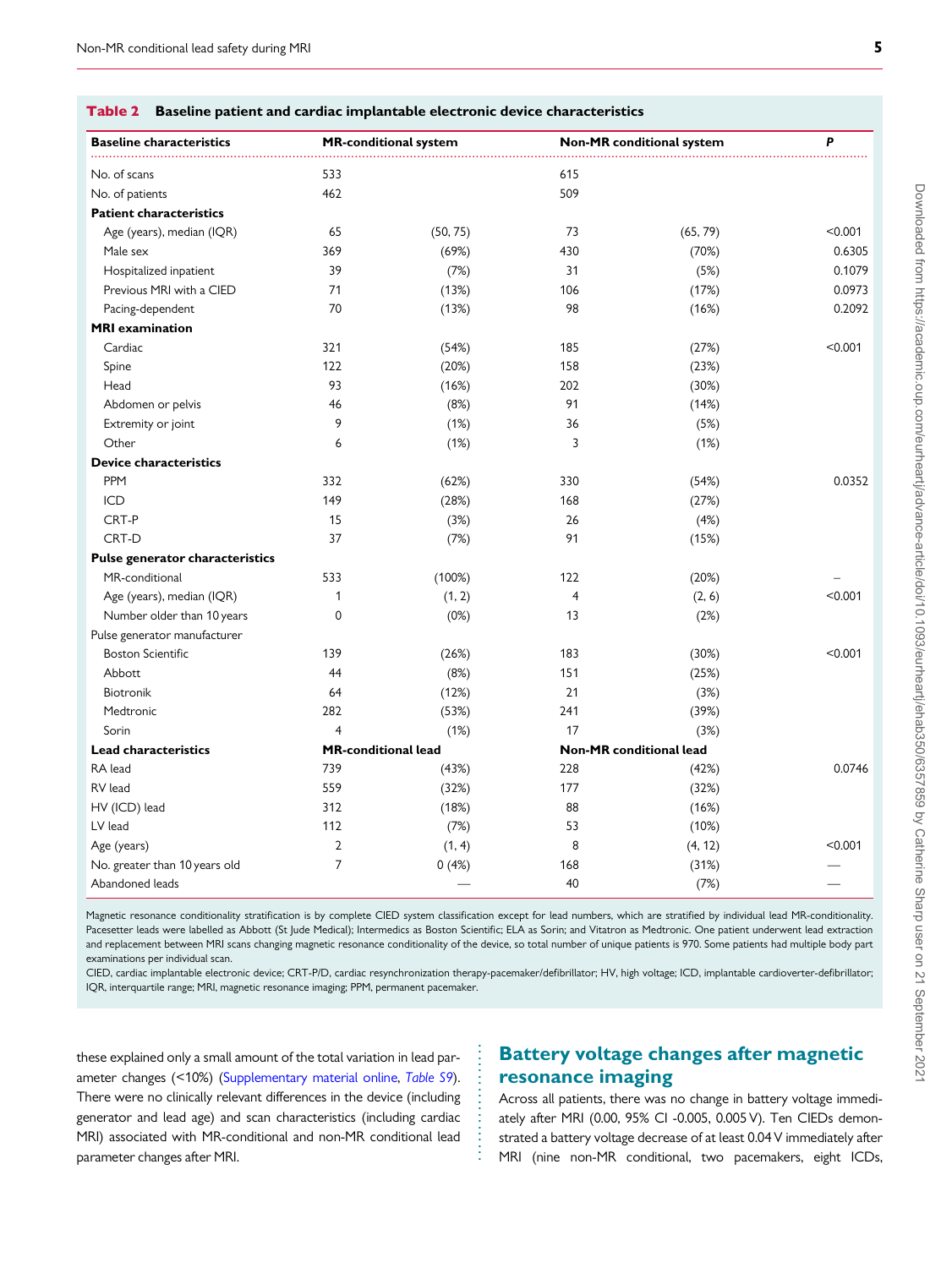<span id="page-5-0"></span>

| i<br>re) ait<br>֚֚֚֚֬֕<br>์<br>- |  |
|----------------------------------|--|
| Table 3                          |  |

| Lead variable         |     |      | MR-conditional leads |                |                    |                |                  |       |               |      | Non-MR conditional leads    |                |                               |                |                                    |          | ٩                   |
|-----------------------|-----|------|----------------------|----------------|--------------------|----------------|------------------|-------|---------------|------|-----------------------------|----------------|-------------------------------|----------------|------------------------------------|----------|---------------------|
|                       |     | Pre  |                      | Post           |                    |                | Change (95% CI)  | ٩     | z             |      | Pre                         |                | Post                          |                | Change (95% CI)                    | م        | (between<br>groups) |
| Right atrial          |     |      |                      |                |                    |                |                  |       |               |      |                             |                |                               |                |                                    |          |                     |
| Amplitude (mV) 630    |     |      | $3.4$ (2.2, 4.9)     |                | $3.3$ (2.1, 4.8)   | $-0.1$         | $(-0.05, -0.18)$ | 0.002 | 177           | 2.7  | (1.6, 4.3)                  | 2.8            | (1.5, 4)                      | $\overline{Q}$ | $(0.05, -0.2)$                     | 0.304    | 0.350               |
| Threshold (V)         | 602 | 0.7  | (0.5, 0.75)          | $\overline{0}$ | (0.5, 0.75)        | 0.0            | $(0, -0.07)$     | 0.113 | 178           | 0.75 | (0.5, 1)                    | 0.75           | (0.6, 1)                      | $\overline{0}$ | (0.1, 0)                           | 0.169    | 0.124               |
| Impedance (2)         | 664 | 490  | (437580)             |                | 486.5 (432 569)    | $-11.0$        | $(-9, -14)$      | 0.007 | 188           | 480  | (399581)                    | 469            | (400 559)                     | $-7.5$         | $(-2.5, -12)$                      | 0.004    | 0.198               |
| Right ventricular     |     |      |                      |                |                    |                |                  |       |               |      |                             |                |                               |                |                                    |          |                     |
| Amplitude (mV)        | 673 |      | (7.8, 15.8)          |                | $11.4$ (8, 16)     | $-0.3$         | $(-0.25, -0.45)$ | 0.007 | 199           |      | $10.9$ (6, 12)              | 10.25          | (6, 12)                       | $-0.4$         |                                    | $-0.001$ | 0.666               |
| Threshold (V)         | 785 | 0.75 | (0.6, 1)             | 0.75           | (0.55, 1)          | $\rm ^{0}$     | $(0, -0.03)$     | 0.525 | 235           | 0.9  | $(0.75, 1.25)$<br>(441 655) | $\ddot{\circ}$ |                               | 0.0            | $(-0.2, -0.7)$<br>$(0.08, -0.02)$  | 0.468    | 0.567               |
| Impedance (2)         | 780 | 494  | (436 605)            | 494            | (430 590)          | -9.5           | $(-6, -11)$      | 0.001 | 238           | 540  |                             | 536            | $(0.75, 1.25)$<br>$(440 637)$ | $\frac{8}{3}$  | $(-4, -12)$                        | 0.001    | 0.461               |
| HV impedance (22) 282 |     | 65   | (51, 77)             |                | 66.5 (50, 77)      |                | (1, 0)           | 0.178 | 84            | 51   | (47, 62)                    | 51.5           | (48, 61)                      | $-0.5$         | $(0.5, -1)$                        | 0.390    | 0.453               |
| Left ventricular      |     |      |                      |                |                    |                |                  |       |               |      |                             |                |                               |                |                                    |          |                     |
| Amplitude (mV)        |     |      | 26 17.8 (10, 25)     |                | $16.85$ $(11, 25)$ | $\overline{c}$ | $(0.95, -0.9)$   | 0.887 | $\frac{1}{2}$ |      | $14.1$ $(10, 18)$           | $\frac{1}{2}$  | (10, 18)                      | $-0.2$         |                                    | 0.629    | 0.617               |
| Threshold (V)         | 96  |      | $1.05$ $(0.75, 1.5)$ |                | $1.1$ (0.75, 1.5)  | $\overline{c}$ | (0.2, 0.02)      | 0.015 | 44            | 1.00 | (0.75, 1.5)                 | 1.00           | (0.75, 1.25)                  | $\overline{Q}$ | $(0.51, -0.81)$<br>$(0.03, -0.35)$ | 0.123    | 0.003               |
| Impedance (22)        | 92  |      | 716 (563 852)        |                | 703 (549 858)      | $-15.5$        | $(-6, -25)$      | 0.002 | 45            | 722  | (494977)                    | 689            | (523955)                      | $-13.0$        | $(0, -26)$                         | 0.058    | 0.266               |

Comparsons between l'in-conduonal and non-l'in conduonal tead groups are made as comparsons or percentage change to avoid passume differents and momer or lead comparisons is smaller than the number of total patients and de Comparisons between MR-conditional and non-MR conditional lead groups are made as comparisons of percentage change to avoid baseline differences in absolute measurements. The number of lead comparisons is smaller than the ber of total patients and depends on the number of leads implanted, variable underlying rhythm, variable pulse width, device, and the presence of atrial fibrillation. In these cases, there was no clinically significant cha values are for pre- vs. post-comparisons and for the comparison of changes post-MRI between MR-conditional and non-MR conditional leads (between groups). Statistically significant comparisons shown in bold (p<0.05). MR, magnetic resonance; MRI, magnetic resonance imaging.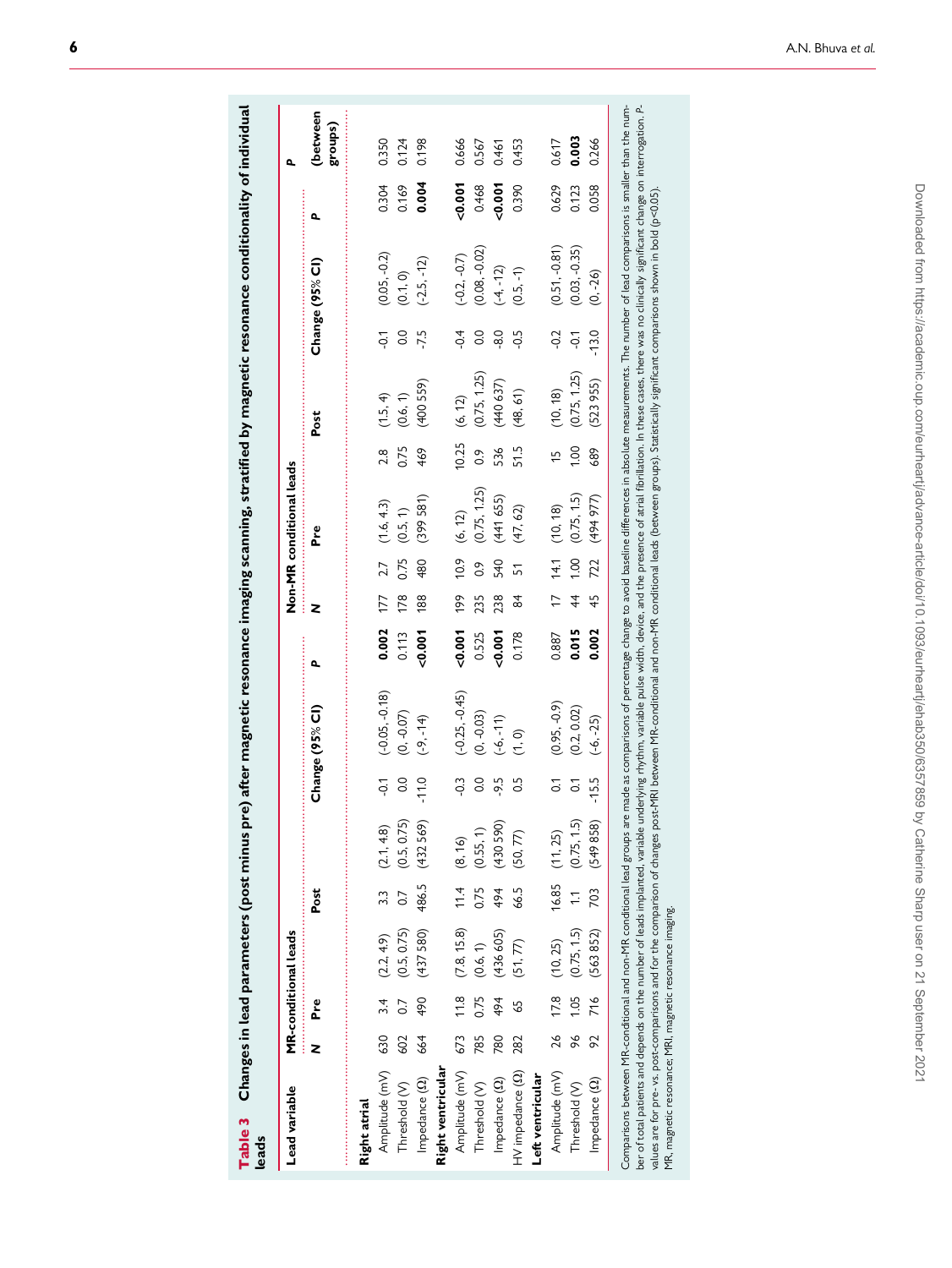<span id="page-6-0"></span>

Figure 1 Comparison of changes in lead parameters immediately after magnetic resonance imaging, stratified by magnetic resonance conditionality of individual leads. Density plots x-axis represents the percentage change (post minus pre) in the lead parameter.All changes after magnetic resonance imaging are similar between MR-conditional and non-MR-conditional leads except for a slightly greater decrease in the left ventricular lead threshold of magnetic resonance-conditional leads. Left, centre, and right columns refer to right atrial (RA), right ventricular (RV), and left ventricular (LV) leads, respectively, for the top three rows. First row: Changes in lead sensing; Second row: Changes in lead threshold; Third row: Changes in lead impedance; Fourth row: Changes in battery voltage and right ventricular high voltage impedance (distal coil).

. . . . . . . . . . . . . . . . . . . . . . . . . . . . . . . . . . . . . . . . . . . . . . . . . . . . . . . . . . .

implanted between 2011 and 2015). At follow-up, battery voltage had recovered to baseline values ( $n = 8$ ) or was stable ( $n = 2$ ). One patient had previously undergone two other MRI scans without changes in battery voltage.

### **Discussion**

These data show that MRI in patients with cardiac pacemakers and ICDs is safe provided appropriate protocols are followed, with no excess risk in patients with leads that do not have regulatory MRI approval ('non-MR conditional'). There were no lead failures, and the incidence of small (clinically insignificant) changes in lead parameters was similar in patients with non-MR conditional and MR-conditional leads, even for higher perceived risk groups (defibrillators, older components, thoracic MRI, repeat scans, pacing-dependent). These results reflect a broad range of real-world patients ( $n = 970$ ), scans ( $n = 1148$ ), and cardiac devices (5 manufacturers, 241 generators and 210 lead models, 683 unique lead-generator combinations) over 5 years and three centres in two continents. Given

these data and the quantified harm from barriers to undergoing MRI, we believe that MR conditions can be standardized for all leads to permit MRI using protocols for current MR-conditional CIEDs (Graphical abstract).

The development of MR-conditional pacemakers and ICDs has enabled patients to undergo MRI in accordance with manufacturer guidance at extremely low risk. The majority of patients worldwide, however, have non-MR conditional devices and have even greater difficulty accessing MRI despite recent safety data. $3-6$  Exchanging a non-MR conditional generator for an MR-conditional one does not remove the problem—the presence of the pre-existing non-MR conditional leads currently renders most new generator-lead combinations non-MR conditional. This constituted 18% of patients in this registry with non-MR conditional CIEDs, but because patients are likely to have the same non-MR conditional leads over their lifespan, $24$  this population is expected to grow as generators are replaced. Whilst these patients can undergo MRI, this is mostly only offered in specialist centres, and so the majority of patients still report challenges accessing MRI for urgent diagnoses or cancer care. $3-5,10$ The findings of this study may be most readily translated by providing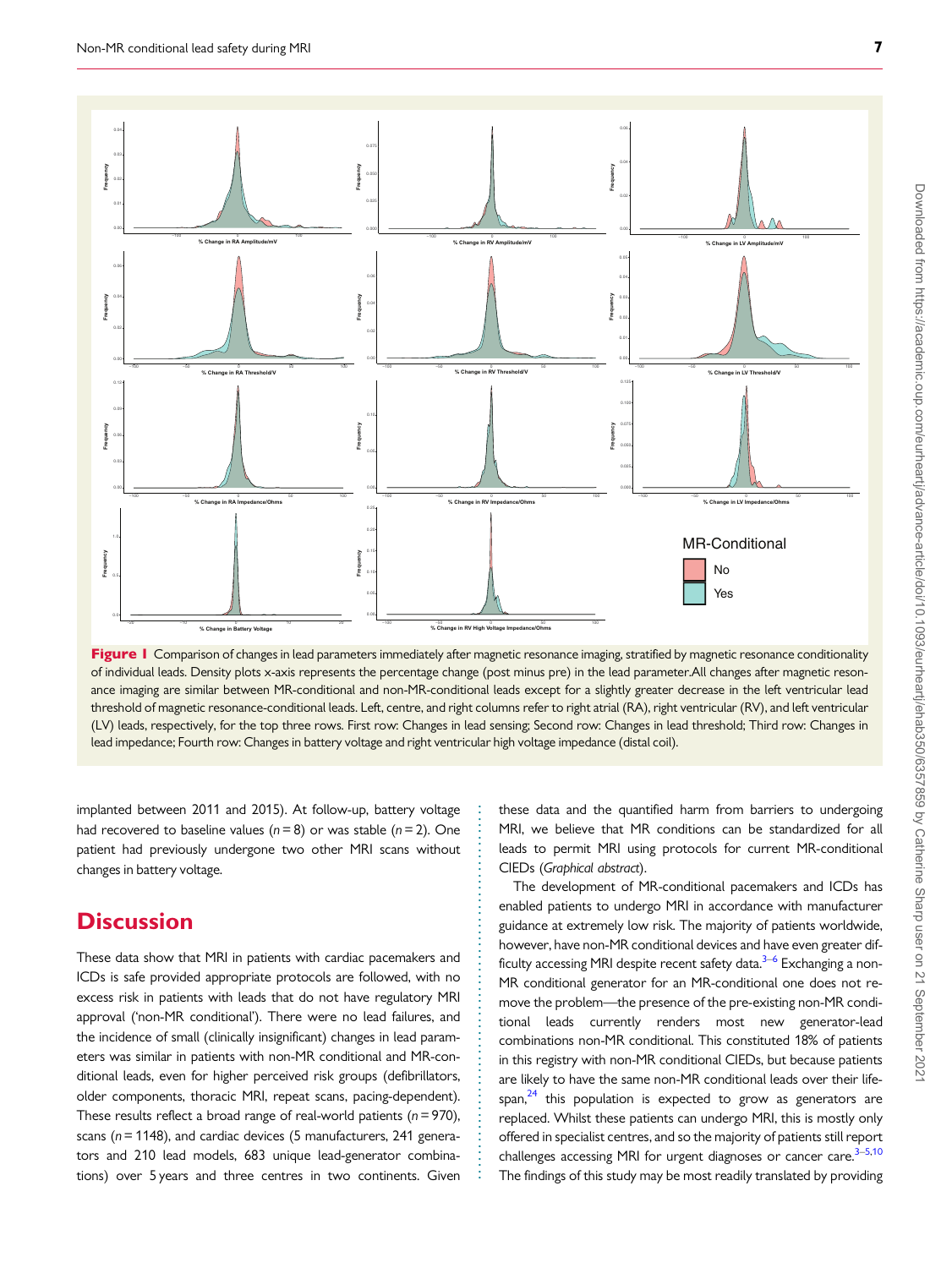<span id="page-7-0"></span>

Figure 2 Frequency of leads exceeding normal expected variability after magnetic resonance imaging, stratified by lead magnetic resonance-conditional labelling. Total frequencies are statistically similar for MR-conditional and non-MR-conditional leads. Pre-defined thresholds for measured changes considered greater than normal measurement fluctuation and attributable to magnetic resonance imaging are based on published data.<sup>[23](#page-9-0)</sup> Cut-off values were: a decrease in sensed P-wave amplitude >50%; a decrease in sensed R-wave amplitude >25%; an increase in capture threshold  $\geq$ 0.5 V; an absolute change in pacing lead impedance  $\geq$ 50  $\Omega$ ; an absolute change in high voltage lead impedance  $\geq$ 3  $\Omega$ ; a decrease in battery voltage  $\geq$ 0.04 V.<sup>7</sup> Error bars represent estimated 95% confidence intervals.

> . . . . . . . . . . . . . . . . . . . . . . . . . . . . . . . . . . . . . . . . . . . . . . . . . . . . . . . . . . . . . . . . . . . . . .

. MRI to patients with such 'mismatch' CIED components outside of specialist centres.

Risks of MRI to patients with cardiac devices can be related to the generator (hardware or software damage), lead failure or leadrelated tissue heating. Despite in vitro evidence of lead-related heating prompting re-design in MR-conditional leads, no adverse patient events have previously been reported with non-MR conditional leads when adhering to appropriate protocols. $8,16,17$  The current study confirmed this with no clinically significant changes in lead parameters with MRI and no difference in the incidence of minor changes between MR-conditional and non-MR conditional leads. All changes after MRI were small (within normal expected variability), $1,17$  $1,17$  $1,17$  and the confidence intervals narrow, suggesting the possibility of any larger, more clinically significant, change is unlikely. The influence on lead parameters of higher perceived risk groups demonstrated no associations that should impact on clinical decision-making.<sup>25</sup>

These data suggest that when appropriate protocols are followed, lead-related tissue heating or lead failure do not pose a clinical risk, and that current MR safety labelling of leads has no detectable effect on the clinical risk profiles of undergoing MRI. Although retrospective re-labelling of leads as MR-conditional has been performed, the number of lead-generator combinations in this study ( $n = 638$ ) illustrates the challenges of formal regulatory testing of all possible system configurations. The decision standard is of comparison to current practice (MRI for patients with MR-conditional CIEDs) and of demonstrating net benefit against opportunity costs of inaction, namely delay or second-line imaging, invasive testing, or no investigation.<sup>25</sup> The lack of safety concerns despite systematic data collection of sensitive lead and generator parameters prompts re-assessment of MRconditional labelling for all leads and, together with recent studies, support reducing barriers to providing MRI services for patients with  $CIEDs.<sup>6,7</sup>$  $CIEDs.<sup>6,7</sup>$  $CIEDs.<sup>6,7</sup>$ 

Whilst risk is low when following strict safety protocols, it appears to be driven clinically by factors related to the generator and not the leads. There was a single clinical safety event across all patients with active CIEDs and was secondary to an inaccurate battery status estimation fault code. This has occurred in 2.3% of patients with similar generator models unrelated to MRI $^{26}$  $^{26}$  $^{26}$  This registry also included patients not recruited to other large registries due to abandoned leads, subcutaneous arrays, permanent epicardial leads, deactivated CIEDs, and CIEDs implanted before 2001.<sup>[6,7](#page-8-0)</sup> Implantable cardioverter-defibrillators implanted before 2001 have demonstrated higher risk of MRI $,^{13}$  and this is consistent with the observation of symptomatic arrhythmia in one patient with a deactivated ICD implanted in 1999. Electrical reset has previously been described in generators implanted before 2006, but was not observed in this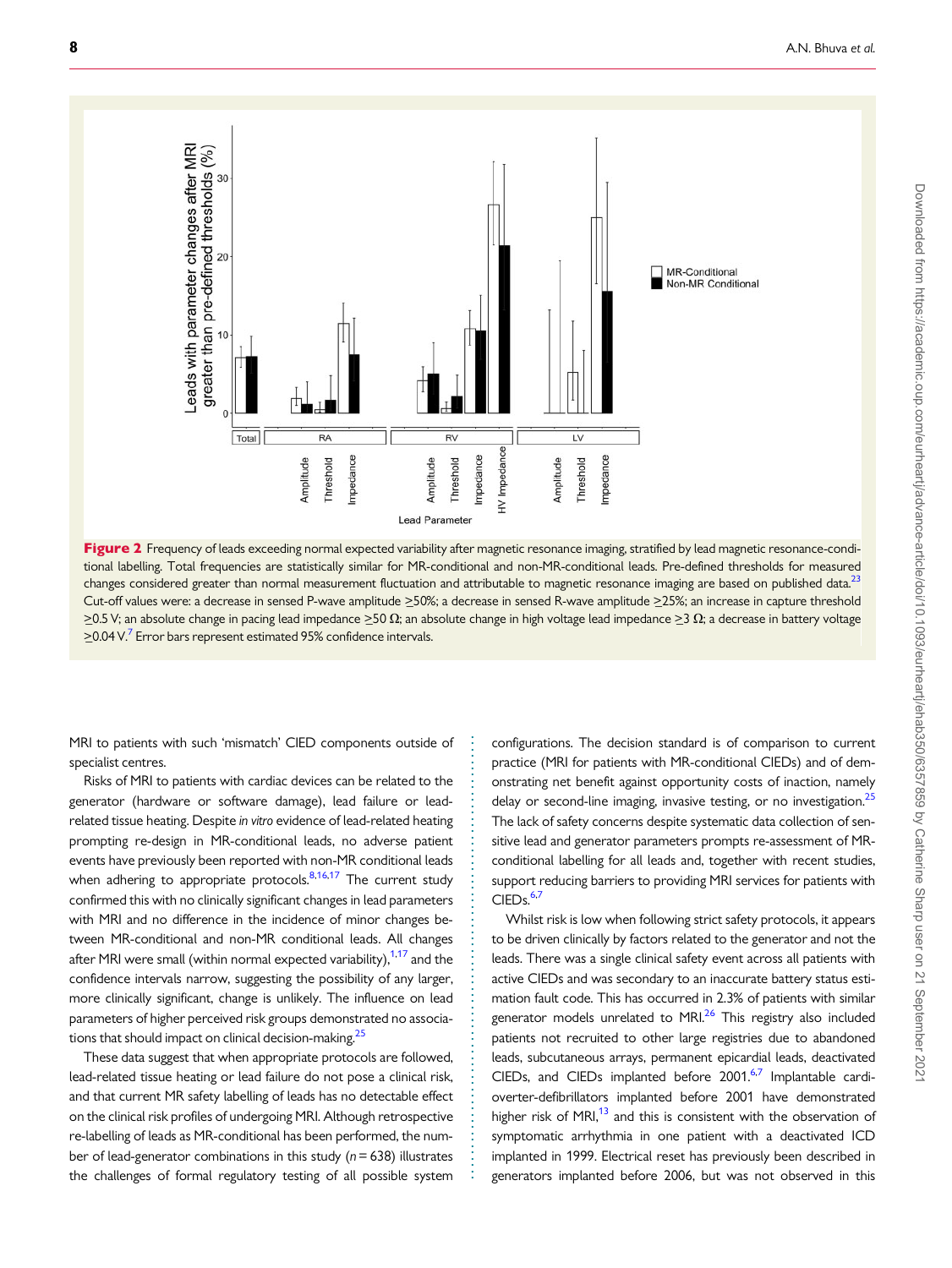<span id="page-8-0"></span>. cohort, likely due to the low number of patients with these systems reflecting the very small (and rapidly declining) numbers of patients with these older models *in situ.<sup>17</sup> Workf*lows comprising appropriate cardiac device interrogation and programming, specific MRI scanning restrictions and patient monitoring remain necessary.

#### Study limitations

The study did not examine all possible generator-lead combinations for either MR-conditional or non-MR conditional devices. Scans were limited to different 1.5 systems from a single MRI manufacturer, and all scans were low specific absorption rate device protocols although details of specific MR energies were not available. Some rarer scenarios (abandoned lead or inactive generators) were not sufficiently represented. Older components that may have higher risk of undergoing MRI were relatively under-represented, but constitute an ever decreasing proportion of active implants. Whilst most CIED complications occur around the time of MRI, we cannot be certain that later complications occurred or were not captured in patients without follow-up.

### **Conclusion**

There is no incremental risk of either clinical safety events or early changes to device or lead performance from 1.5T MRI for patients with non-MR conditional pacemaker or defibrillator leads compared with those labelled MR-conditional, when approved protocols are followed. This suggests that MR conditions can be standardized for CIED leads in the majority of cases, with the advantage of increased access to MRI for patients with CIEDs outside of specialist centres. Further research is required to assess whether the results are generalizable to the presence of abandoned leads or other scenarios considered higher risk.

### Supplementary material

[Supplementary material](https://academic.oup.com/eurheartj/article-lookup/doi/10.1093/eurheartj/ehab350#supplementary-data) is available at European Heart Journal online.

#### Funding

A.N.B. is supported by a research and innovations grants from the British Heart Foundation (FS/16/46/32187, HFHF\_016) and a research grant from Abbott Laboratories. J.C.M., P.D.L., and C.H.M. are directly and indirectly supported by the NIHR Biomedical Research Centres at University College London Hospital and Barts Health NHS Trusts. The authors are solely responsible for the concept, design, and conduct of the study.

Conflict of interest: A.N.B. and C.H.M have received funding from Abbott Laboratories. D.J.P. has received research funding from Siemens. A.C. has received research grants from Abbott Laboratories and Boston Scientific. P.D.L. has received research grants and honoraria from Abbott Laboratories, Medtronic, and Boston Scientific. H.L. has received research funding and equipment from Siemens Healthineers and is deputy editor of Radiology: Cardiothoracic Imaging.

#### Data availability

Data access statement: Individual participant de-identified data (patient demographics, MRI scan details, CIED details and parameter measurements pre and post MRI) are available upon reasonable request.

#### References

- [1](#page-1-0). Wilkoff BL, Bello D, Taborsky M, Vymazal J, Kanal E, Heuer H, Hecking K, Johnson WB, Young W, Ramza B, Akhtar N, Kuepper B, Hunold P, Luechinger R, Puererfellner H, Duru F, Gotte MJW, Sutton R, Sommer T; EnRhythm MRI SureScan Pacing System Study Investigators. Magnetic resonance imaging in patients with a pacemaker system designed for the magnetic resonance environment. Heart Rhythm 2011;8:65–73.
- [2](#page-1-0). Gold MR, Sommer T, Schwitter J, Al Fagih A, Albert T, Merkely B, Peterson M, Ciuffo A, Lee S, Landborg L, Cerkvenik J, Kanal E. Full-body MRI in patients with an implantable cardioverter-defibrillator. J Am Coll Cardiol 2015;65:2581-2588.
- [3](#page-1-0). Bhuva AN, Moralee R, Moon JC, Manisty CH. Making MRI available for patients with cardiac implantable electronic devices: growing need and barriers to change. Eur Radiol 2020;30:1378–1384.
- 4. Nazarian S, Reynolds MR, Ryan MP, Wolff SD, Mollenkopf SA, Turakhia MP. Utilization and likelihood of radiologic diagnostic imaging in patients with implantable cardiac defibrillators. J Magn Reson Imaging 2016;43:115–127.
- 5. Celentano E, Caccavo V, Santamaria M, Baiocchi C, Melissano D, Pisanò E, Gallo P, Polcino A, Arena G, Patanè S, Senatore G, Licciardello G, Padeletti L, Vado A, Giorgi D, Pecora D, Stella P, Anaclerio M, Guastaferro C, Giovannini T, Giacopelli D, Gargaro A, Maglia G. Access to magnetic resonance imaging of patients with magnetic resonance-conditional pacemaker and implantable cardioverter defibrillator systems: results from the Really ProMRI study. Europace 2018;20:1001–1009.
- [6](#page-1-0). Nazarian S, Hansford R, Rahsepar AA, Weltin V, McVeigh D, Gucuk Ipek E, Kwan A, Berger RD, Calkins H, Lardo AC, Kraut MA, Kamel IR, Zimmerman SL, Halperin HR. Safety of magnetic resonance imaging in patients with cardiac devices. N Engl | Med 2017;377:2555-2564.
- [7](#page-2-0). Russo RJ, Costa HS, Silva PD, Anderson JL, Arshad A, Biederman RWW, Boyle NG, Frabizzio JV, Birgersdotter-Green U, Higgins SL, Lampert R, Machado CE, Martin ET, Rivard AL, Rubenstein JC, Schaerf RHM, Schwartz JD, Shah DJ, Tomassoni GF, Tominaga GT, Tonkin AE, Uretsky S, Wolff SD. Assessing the risks associated with MRI in patients with a pacemaker or defibrillator. N Engl J Med 2017;376:755–764.
- [8](#page-7-0). Gupta SK, Ya'qoub L, Wimmer AP, Fisher S, Saeed IM. Safety and clinical impact of MRI in patients with non–MRI-conditional cardiac devices. Radiol Cardiothorac Imaging 2020;2:e200086.
- 9. Sabzevari K, Oldman J, Herrey AS, Moon JC, Kydd AC, Manisty C. Provision of magnetic resonance imaging for patients with "MR-conditional" cardiac implantable electronic devices: n unmet clinical need. Europace 2017;19:425–431.
- [10](#page-6-0). Pieri C, Bhuva A, Moralee R, Abiodun A, Gopalan D, Roditi G, Moon J, Manisty C. Access to magnetic resonance imaging for patients with cardiac pacemakers and implantable cardioverter defibrillator. Open Heart 2021;8:e001598. doi: 10.1136/openhrt-2021-001598.
- [11](#page-1-0). Schaller RD, Brunker T, Riley MP, Marchlinski FE, Nazarian S, Litt H. Magnetic resonance imaging in patients with cardiac implantable electronic devices with abandoned leads. JAMA Cardiol 2021;6:549–556.
- [12](#page-1-0). Bongiorni MG, Kennergren C, Butter C, Deharo JC, Kutarski A, Rinaldi CA, Romano SL, Maggioni AP, Andarala M, Auricchio A, Kuck KH, Blomström-Lundqvist C; ELECTRa Investigators. The European Lead Extraction ConTRolled (ELECTRa) study: a European Heart Rhythm Association (EHRA) registry of transvenous lead extraction outcomes. Eur Heart J 2017;38:2995-3005.
- [13](#page-2-0). Roguin A, Zviman MM, Meininger GR, Rodrigues ER, Dickfeld TM, Bluemke DA, Lardo A, Berger RD, Calkins H, Halperin HR. Modern pacemaker and implantable cardioverter/defibrillator systems can be magnetic resonance imaging safe. Circulation 2004;110:475–482.
- 14. Luechinger R, Zeijlemaker VA, Pedersen EM, Mortensen P, Falk E, Duru F, Candinas R, Boesiger P. In vivo heating of pacemaker leads during magnetic resonance imaging. Eur Heart J 2005;26:376-383.
- 15. Achenbach S, Moshage W, Diem B, Bieberle T, Schibgilla V, Bachmann K. Effects of magnetic resonance imaging on cardiac pacemakers and electrodes. Am Heart J 1997;134:467–473.
- [16](#page-7-0). Baser K, Guray U, Durukan M, Demirkan B. High ventricular lead impedance of a DDD pacemaker after cranial magnetic resonance imaging. Pacing Clin Electrophysiol 2012;35:e251–e253.
- [17](#page-1-0). Shah AD, Morris MA, Hirsh DS, Warnock M, Huang Y, Mollerus M, Merchant FM, Patel AMAU, Delurgio DB, Patel AMAU, Hoskins MH, El Chami MF, Leon AR, Langberg JJ, Lloyd MS. Magnetic resonance imaging safety in nonconditional pacemaker and defibrillator recipients: a meta-analysis and systematic review. Heart Rhythm 2018;15:1001–1008.
- [18](#page-2-0). Indik JH, Gimbel JR, Abe H, Alkmim-Teixeira R, Birgersdotter-Green U, Clarke GD, Dickfeld T-ML, Froelich JW, Grant J, Hayes DL, Heidbuchel H, Idriss SF,

. . . . . . . . . . . . . . . . . . . . . . . . . . . . . . . . . . . . . . . . . . . . . . . . . . . . . . . . . . . . . . . . . . . . . . . . . . . . . . . . . . . . . . . . . . . . . . . . . . . . . . . . . . . . . . . . . . . . . . . . . . . . . . . . . . . . . . . . . . . . . . . . . . . . . . . . . . . . . . . . . . . . . . . . . . . .